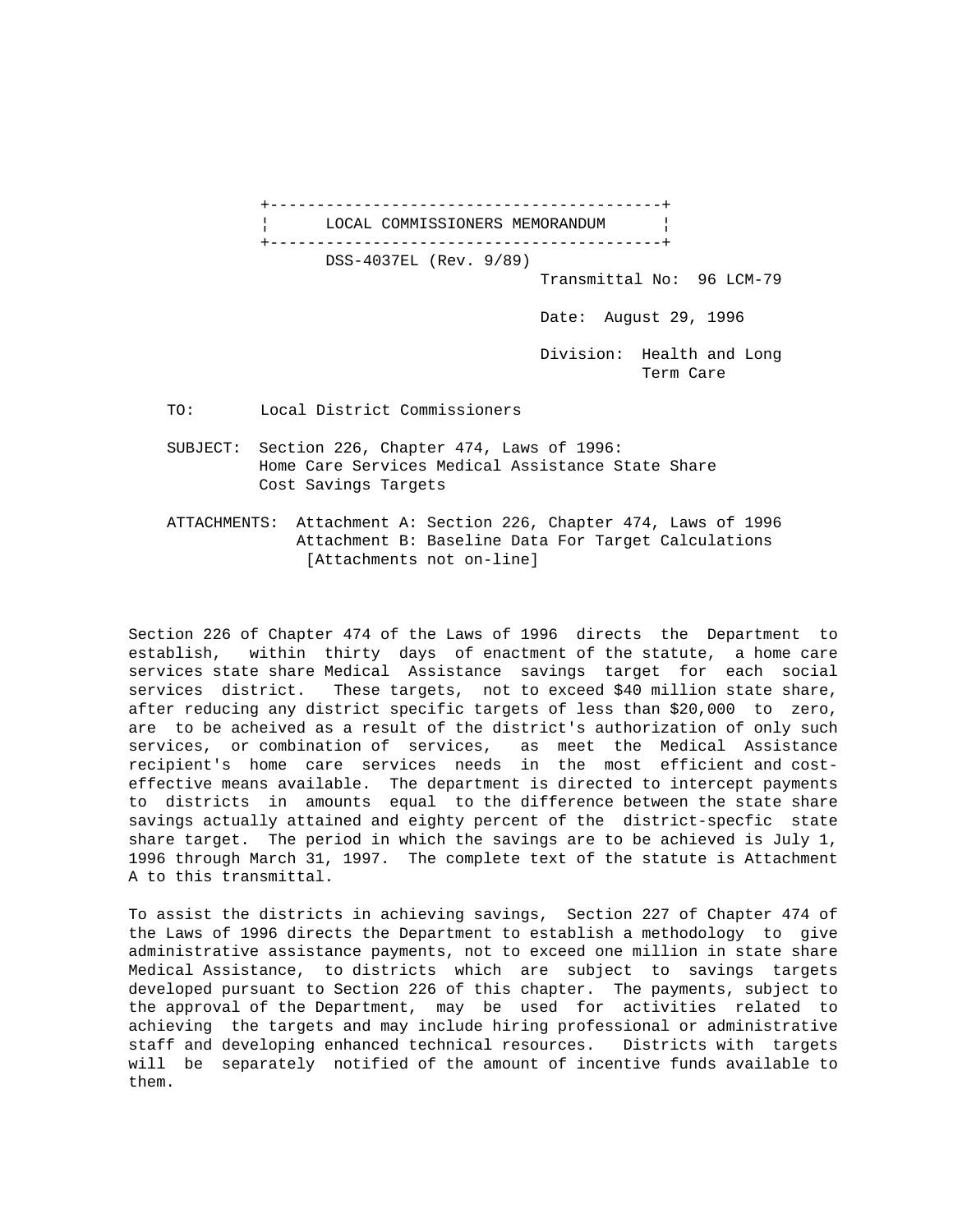Trans. No. 96 LCM-79 Page No. 2

Home care services for purposes of this section are defined as all personal care services plus those home health services attributable to long term cases as calculated by multiplying home health expenditures and recipients by standard factors for the purpose of excluding short term stays from the calculation. A short term stay in this context is defined as a stay of 60 days or less. This coincides with the requirements for conducting fiscal assessments of CHHA clients.

Section 226(2)(a) of the statute identifies the following specific items which must be included in the calculation of the targets:

 Grouping Districts are to be grouped by the same factors utilized to develop personal care rates or such combined groupings as may be necessary for comparison of home care utilization across districts.

 Base Period The base period for calculating the targets is specified as July 1, 1995 through March 31, 1996.

 Target Period The target period, during which savings are to be measured, is July 1, 1996 through March 31, 1997.

 Expenditures per Recipient Each district's home care services expenditures per recipient in the base period are to be arrayed within groups as described above.

 Standards of Efficiency The median of each group's array. No standard of efficiency shall be less than two hundred percent of the statewide median.

 Unadjusted District-Specific Savings Target For those districts exceeding the standard of efficiency for their group, the difference between the district's expenditure per recipient and the standard of efficiency for their group.

Section 226(2)(b) of the statute requires that the unadjusted districtspecific target that is developed using the above elements be adjusted through the application of factors which take into account:

 Nursing Home Bed Utilization Savings which are attributable to the amount by which a district's utilization of Medicaid funded skilled nursing facility beds, adjusted for district population age 65 and over, is below the national average. This adjustment is limited to those savings not otherwise offset by utilization of Long Term Home Health Care Program (LTHHCP) services.

 Implementation Factor To allow for time lags in the implementation of the targets, consideration is given to the rate at which cases are assessed or reassessed for services. A factor, not to exceed 0.44, is applied to the unadjusted target, as adjusted by the nursing home bed utilization factor.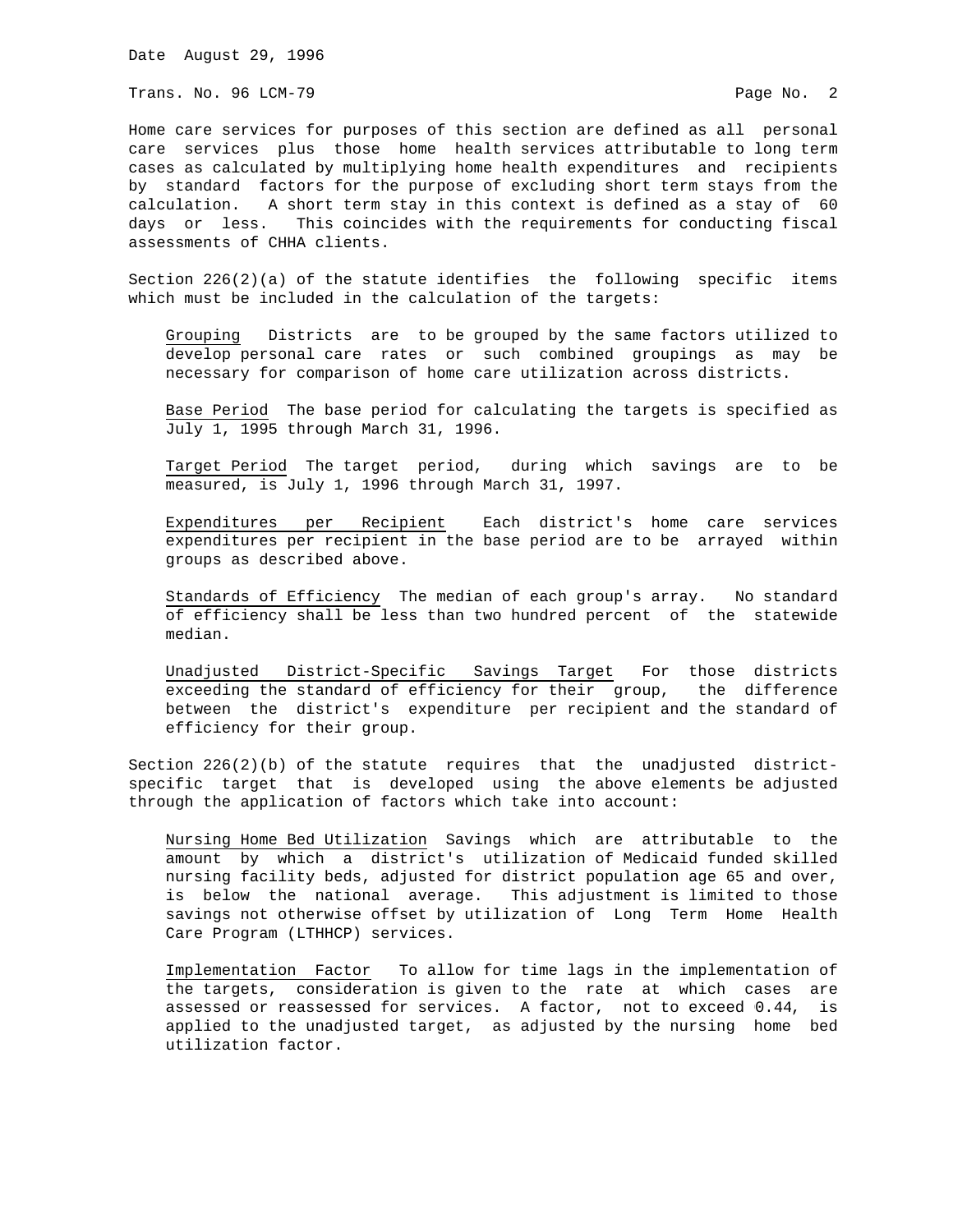Trans. No. 96 LCM-79 **Page No. 3** 

As required by section  $226(2)(c)$  of the statute, the district-specific targets as modified by the Nursing Home Bed Utilization and Implementation factors are then multiplied by a factor established by the Division of the Budget (DoB) to account for projected price and recipient changes in the target period.

On or about January 1, 1997, the Department will notify districts of progress made in attaining the targets. This notice will include aggregate data accumulated for the period July 1, 1996 through the most recent month for which data is available and will include information on the number of recipients in receipt of home care the type of home care services provided and the cost of such services.

On or before March 1, 1997, the Department will notify districts of the progress made in attaining the targets; the amount, if any, the Department projects that the district will not achieve; and the amount of payments, if any, to be intercepted pursuant to the statute. To produce this notification, the Department will:

- 1. calculate the state share district-specific home care expenditures per recipient for the period July 1, 1996 through the most recent full calendar month for which data is available;
- 2. calculate the state share district-specific home care expenditures per recipient for the base period trended forward by the factors utilized in accordance with section  $226(2)(c)$  and referenced above;
- 3. calculate the district specific projected savings by subtracting item 1, above from item 2 and, where the result is a positive number, multiplying the difference by the projected number of recipients in the target period or the number of recipients in the base period trended forward to the target period, whichever is less.

On or before March 31, 1996, the Department will intercept payments for public assistance and care and any other payments to be made to districts which the Department projects will fail to meet the district specific target. In accordance with section 226(5)(b), this intercept will be in an amount equal to the difference between the projected savings and the target to a maximum of eighty percent of the target. In the event that the ratio of the number of personal care services to home care recipients is less than twenty-five percent, the maximum intercept will be twenty-five percent. The Department may, upon consultation with the DoB, waive the intercept provisions for any district with savings which the department reasonably anticipates will exceed the district's target amount by March 31, 1997.

As soon as it is practical after March 31, 1997, the Department will calculate actual state share savings attained by each district. This will be done in the same manner as used to produce the progress report except that data from the target period will be utilized.

Any intercepted amounts greater than was necessary to reimburse the Department for targets not achieved, will be returned to the district as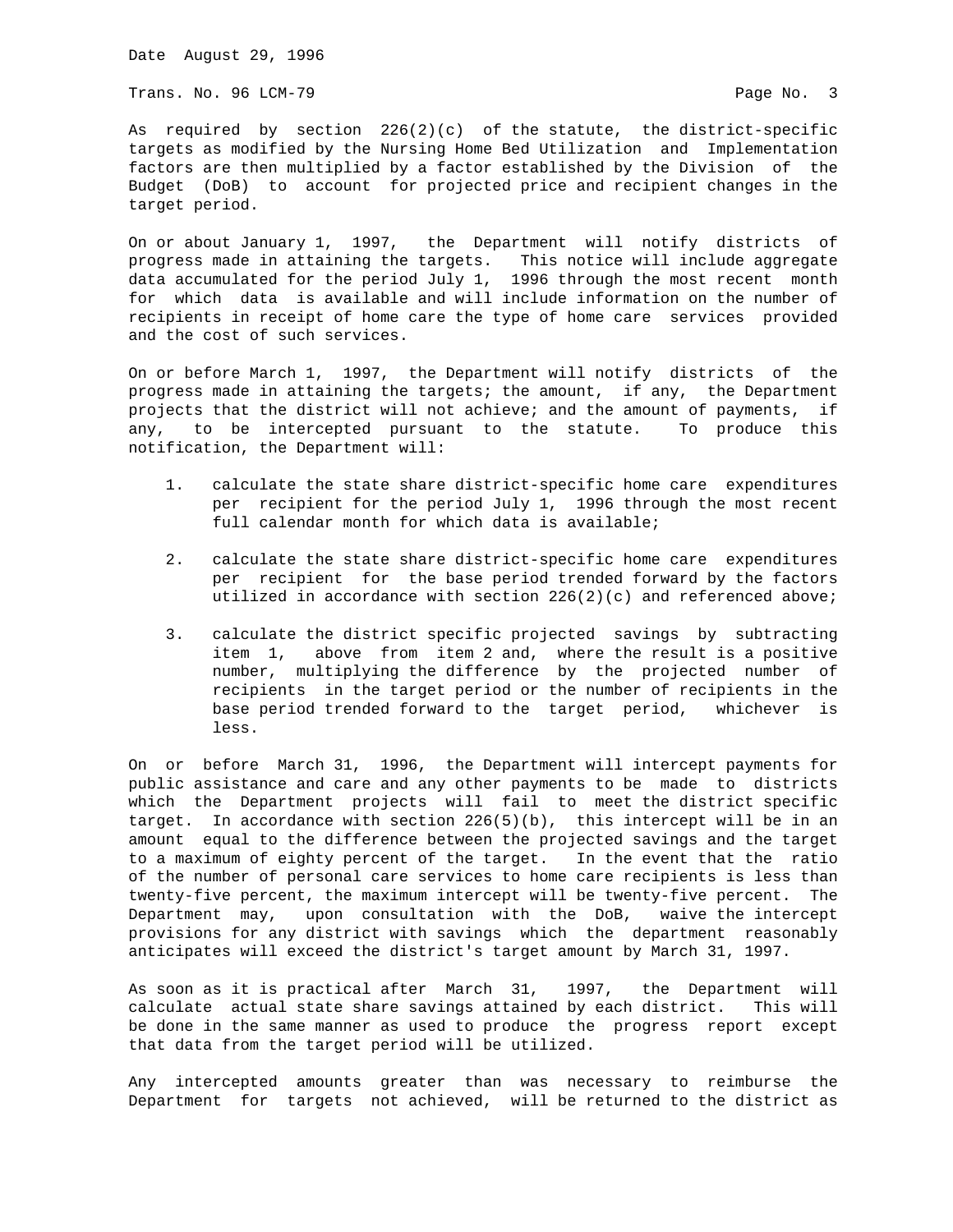Trans. No. 96 LCM-79 Page No. 4

soon as possible but in no event later that June 30, 1997. If no intercept was made and the district failed to attain the target, or if the intercepted amount was not sufficient to reimburse the Department, additional amounts will be intercepted as soon as possible but no later than June 30, 1997.

Districts have been notified of their targets individually. This notification included a detailed description of the calculation of the target. To assist in preparations to meet the targets, Attachment B to this transmittal presents the baseline data which will be used by the Department in establishing the targets. As required by the statute, districts are grouped in the manner used to establish personal care reimbursement rates with the exception of New York City. Since New York City is its own group for rates development, it was included with the Downstate Urban group of districts. Within each group, districts are listed in order of total cost per recipient for the base period.

Attachment B, Chart 1, contains information on the components of the home care services program as well as a summary of total home care cost, total home care recipients and the cost per recipient for the base period. Recipient counts are unduplicated within the columns. The source of this information is the Management and Administrative Reporting Subsystem (MARS) of the Medicaid Management Information System (MMIS) and is based upon claims for services paid during the reporting period.

Attachment B, Chart 2, incorporates information from Chart 1 plus information developed from other sources as indicated.

Column A Home Health Services Recipients From Chart 1.

- Column B Ratio of HH Only to Total HH The ratio of recipients who received only home health agency services to the total of all recipients who received home health services. This ratio was calculated from data for Calendar Year 1995 produced by the Surveillance and Utilization Review Subsystem (SURS) of the MMIS which arranges information on the basis of the time period in which the services were provided.
- Column C Estimated Home Health Only Recipients The ratio in Column B times the recipient count in Column A.
- Column D Short Stay Home Health Only Column C times .593. This is the estimated number of short stay CHHA recipients to be excluded from consideration in determining the individual district targets. This element was developed from information provided by CHHAs to the Department of Health on Medicare/Medicaid cost reports used to establish reimbursement rates as well as calendar year 1995 data from the Surveillance and Utilization Review Subsystem (SURS) of the MMIS. The Department determined that 59.3% of CHHA only recipients are short stay.
- Column E HHA Plus PC Recips Obtained from the MARS system for the period 7/1/95 to 3/31/96.